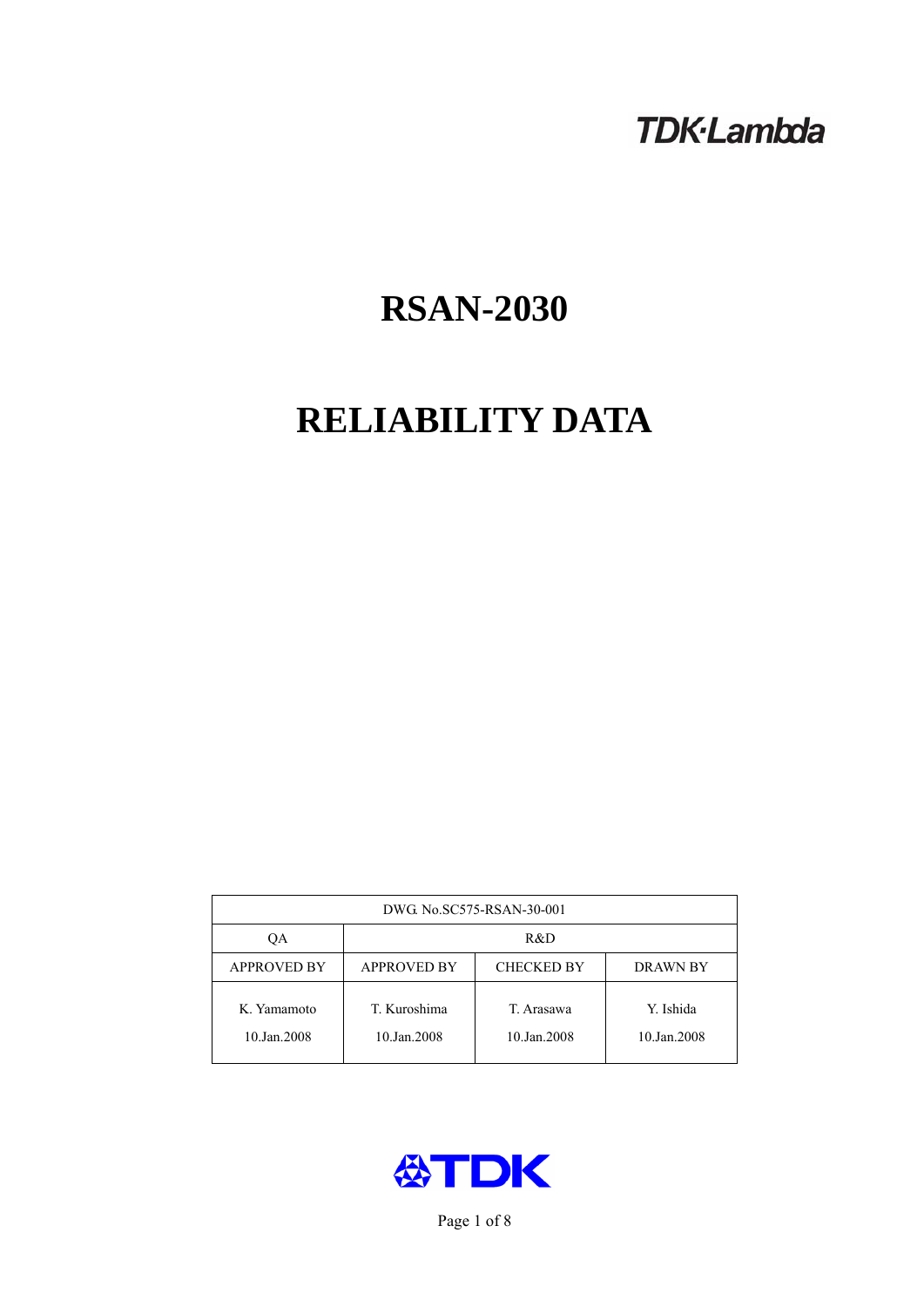**RSAN-2030** 

# **I N D E X**

|                                     | Page   |
|-------------------------------------|--------|
| 1. Calculated Values of MTBF        | Page-3 |
| 2. Vibration Test                   | Page-4 |
| 3. Heat Cycle Test                  | Page-5 |
| 4. Humidity Test                    | Page-6 |
| 5. High Temperature Resistance Test | Page-7 |
| 6. Low Temperature Storage Test     | Page-8 |

The following data are typical values. As all units have nearly the same characteristics, the data to be considered as ability values.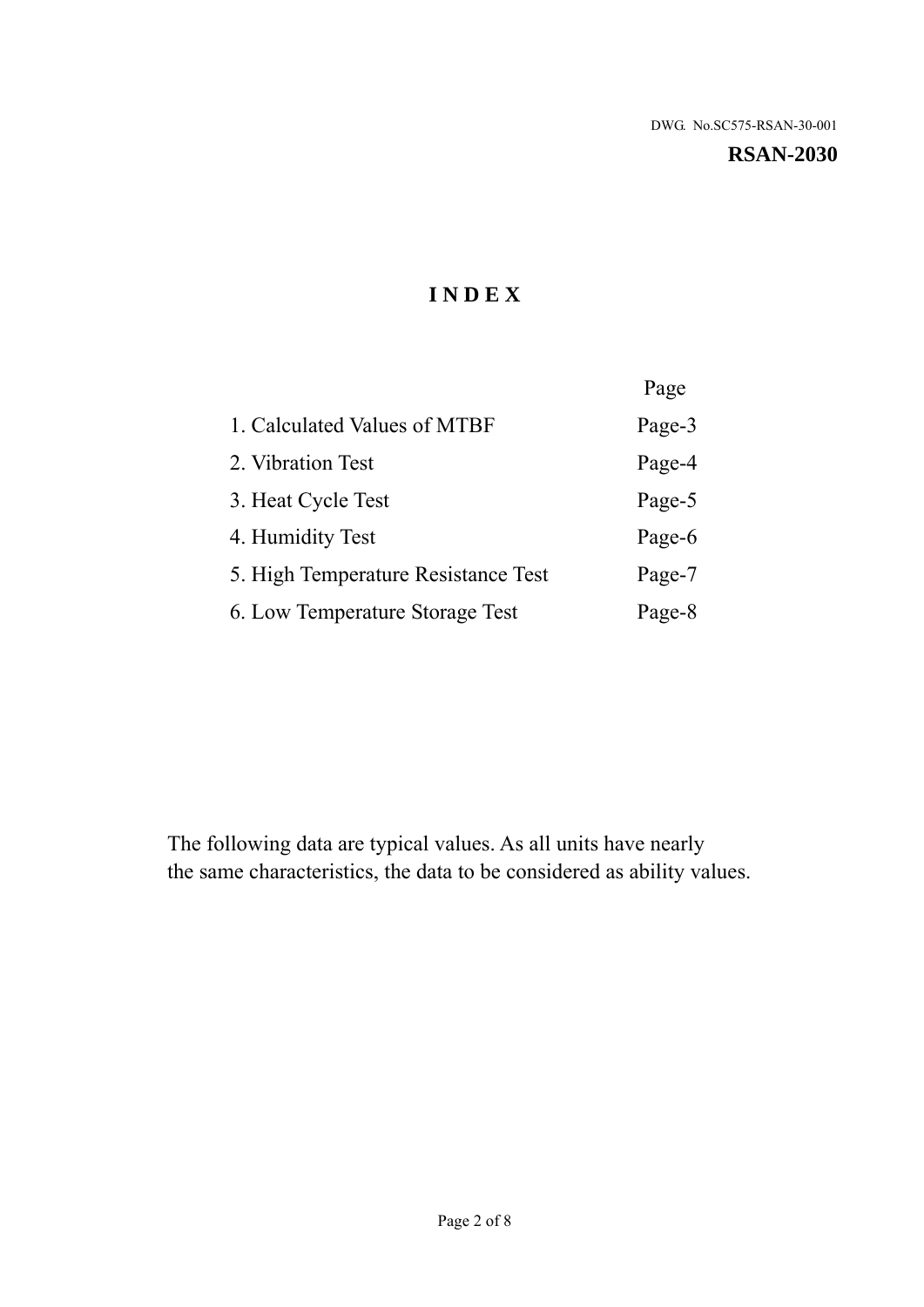#### **RSAN-2030**

1. Calculated values of MTBF

MODEL : RSAN-2030

(1) Calculating Method

 Calculated based on parts stress reliability projection of MIL-HDBK-217F NOTICE2.

Individual failure rates  $\lambda$  G is given to each part and MTBF is calculated by the count of each part.

$$
MTBF = \frac{1}{\lambda_{\text{equip}}} = \frac{1}{\sum_{i=1}^{n} N_i (\lambda_G \pi_Q)_i} \times 10^6 \text{ (hours)}
$$

| $\lambda$ equip | : Total equipment failure rate (Failure / $10^6$ Hours)                   |
|-----------------|---------------------------------------------------------------------------|
| $\lambda$ G     | : Generic failure rate for the $\hbar$ generic part                       |
|                 | (Failure/ $10^6$ Hours)                                                   |
| Ni              | : Quantity of <i>i</i> th generic part                                    |
| N               | : Number of different generic part categories                             |
| $\pi Q$         | : Generic quality factor for the <i>i</i> th generic part ( $\pi Q = 1$ ) |
|                 |                                                                           |

- (2) MTBF Values
	- GF : Ground, Fixed

 $MTBF = 6,914,673$  (Hours)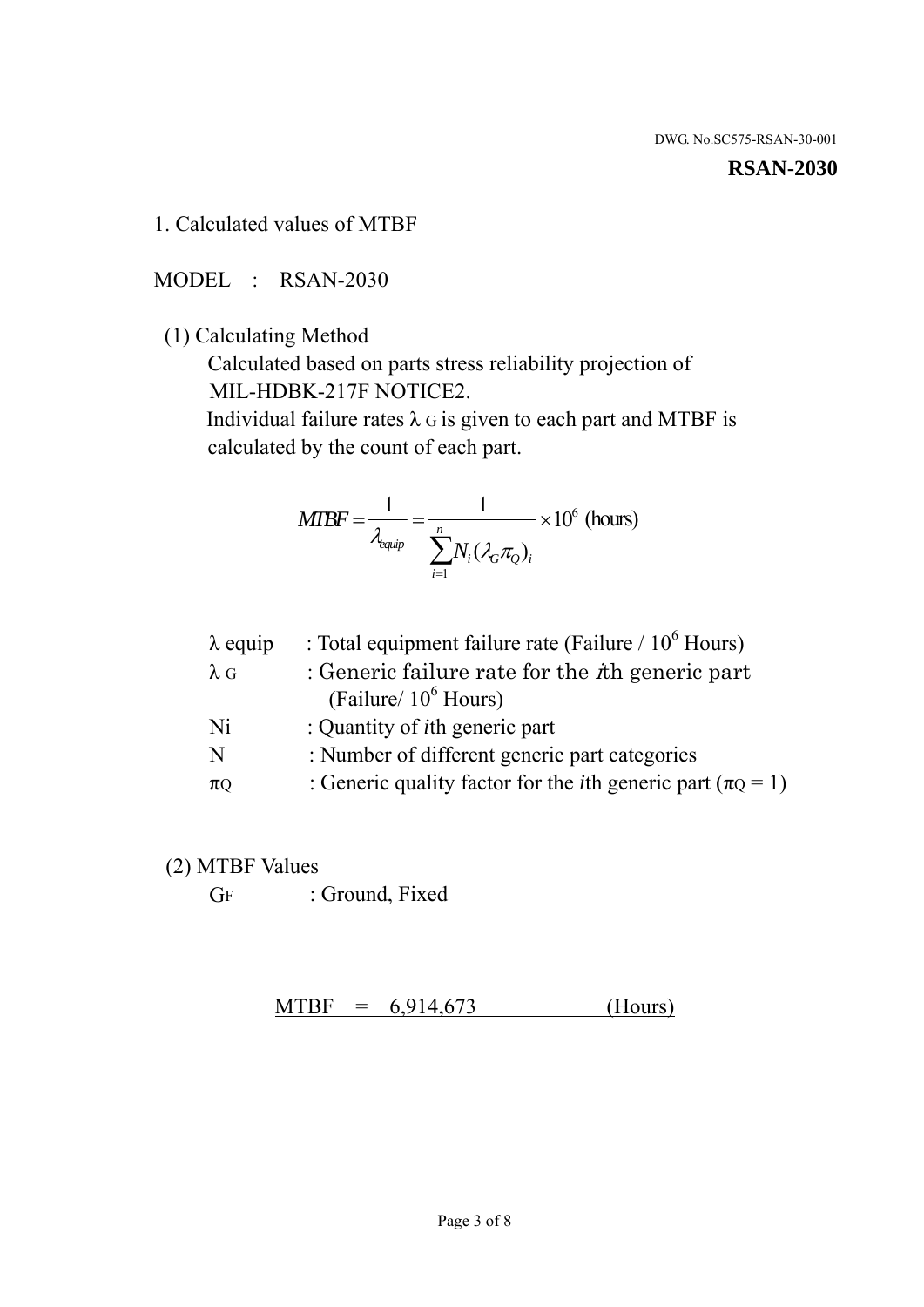#### **RSAN-2030**

2. Vibration Test

## MODEL : RSAN-2030 (Representation Product : RSEN-2030)

- (1) Vibration Test Class Frequency Variable Endurance Test
- (2) Equipment Used Controller VS-1000-6, Vibrator 905-FN ( IMV CORP.)
- (3) The Number of D.U.T. (Device Under Test) 5 units
- (4) Test Condition
	- · Frequency : 10~55Hz
	- · Amplitude : 1.5mm, Sweep for 1 min.
	- · Dimension and times : X, Y and Z directions for 2 hours each.

## (5) Test Method

Fix the D.U.T. on the fitting-stage

# (6) Test Results

PASS

#### Typical Sample Data

| . .                           |                                                         |           |                     |                     |
|-------------------------------|---------------------------------------------------------|-----------|---------------------|---------------------|
| Check item                    | Spec.                                                   |           | <b>Before Test</b>  | After Test          |
|                               | Differential Mode: 25dBmin.                             | $0.4$ MHz | 39.72               | 40.02               |
|                               |                                                         | 30 MHz    | 58.84               | 55.92               |
| Attenuation (dB)              | Common Mode: 25dBmin.                                   | 2 MHz     | 36.32               | 36.44               |
|                               |                                                         | 30 MHz    | 38.26               | 38.08               |
| Leakage Current (mA)          | Line1<br>$1mA$ max. $(250V, 60Hz)$<br>Line <sub>2</sub> |           | 0.42                | 0.41                |
|                               |                                                         |           | 0.43                | 0.42                |
| DC Resistance $(m\Omega)$     | 6m $\Omega$ max.                                        |           | 3.84                | 3.72                |
| <b>Test Voltage</b>           | $L-L: 1768Vdc$ 60s.                                     |           | OK                  | OK.                 |
|                               | $L-E$ : 2500Vac 60s.                                    |           |                     |                     |
| Isolation Resistance ( $MQ$ ) | $100M \Omega$ min. (500Vdc 60s)                         |           | $4.1 \times 10^{6}$ | $4.3 \times 10^{6}$ |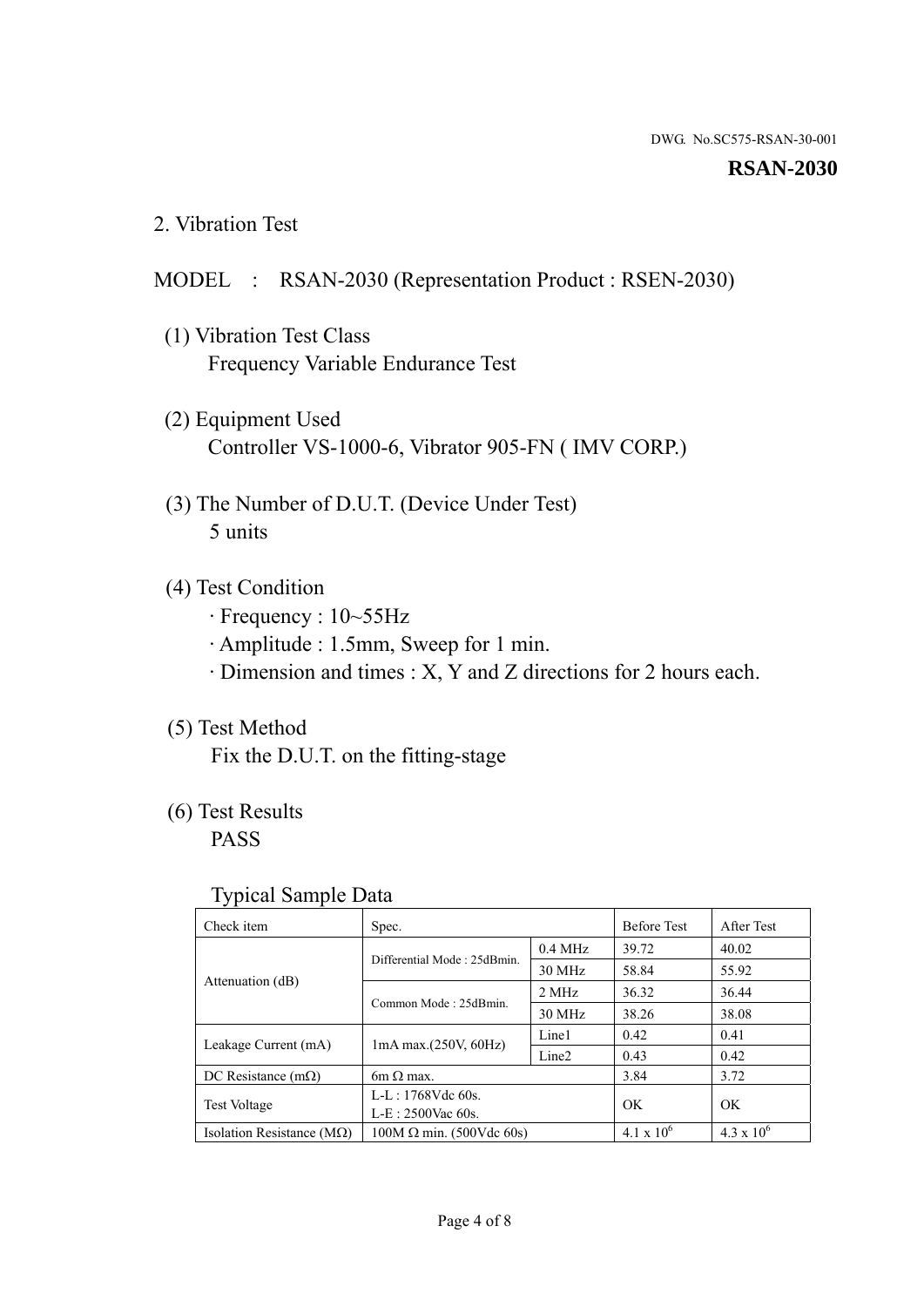3. Heat Cycle Test

### MODEL : RSAN-2030 (Representation Product : RSEN-2030)

- (1) Equipment Used TEMPERATURE CHAMBER TSA-71H-W (ESPEC CORP.)
- (2) The Number of D.U.T. (Device Under Test) 5 units
- (3) Test Conditions
	- · Ambient Temperature : -25~+85°C · Test Cycles : 100cycles



(4) Test Method

 Before the test check if there is no abnormal characteristics and put the D.U.T. in the testing chamber. Then test it in the above cycles, After the test is completed leave it for 1 hour at room temperature and check it if there is no abnormal each characteristics.

(5) Test Results

PASS

| <b>Typical Sample Data</b> |  |  |
|----------------------------|--|--|
|----------------------------|--|--|

| Check item                                  | Spec.                                                                       |           | <b>Before Test</b> | After Test        |
|---------------------------------------------|-----------------------------------------------------------------------------|-----------|--------------------|-------------------|
|                                             |                                                                             | $0.4$ MHz | 40.06              | 40.06             |
|                                             | Differential Mode: 25dBmin.                                                 | 30 MHz    | 55.64              | 57.12             |
| Attenuation (dB)                            | Common Mode: 25dBmin.                                                       | 2 MHz     | 35.40              | 36.74             |
|                                             |                                                                             | 30 MHz    | 37.70              | 37.36             |
|                                             | Line1<br>$1mA$ max. $(250V, 60Hz)$<br>Line <sub>2</sub><br>$6m \Omega$ max. |           | 0.41               | 0.49              |
| Leakage Current (mA)                        |                                                                             |           | 0.42               | 0.48              |
| DC Resistance $(m\Omega)$                   |                                                                             |           | 3.48               | 3.22              |
|                                             | L-L: $1768V$ de $60s$ .                                                     |           | OK                 | OK                |
| <b>Test Voltage</b><br>$L-E: 2500$ Vac 60s. |                                                                             |           |                    |                   |
| Isolation Resistance ( $MQ$ )               | $100M \Omega$ min. (500Vdc 60s)                                             |           | $9.5 \times 10^5$  | $9.4 \times 10^5$ |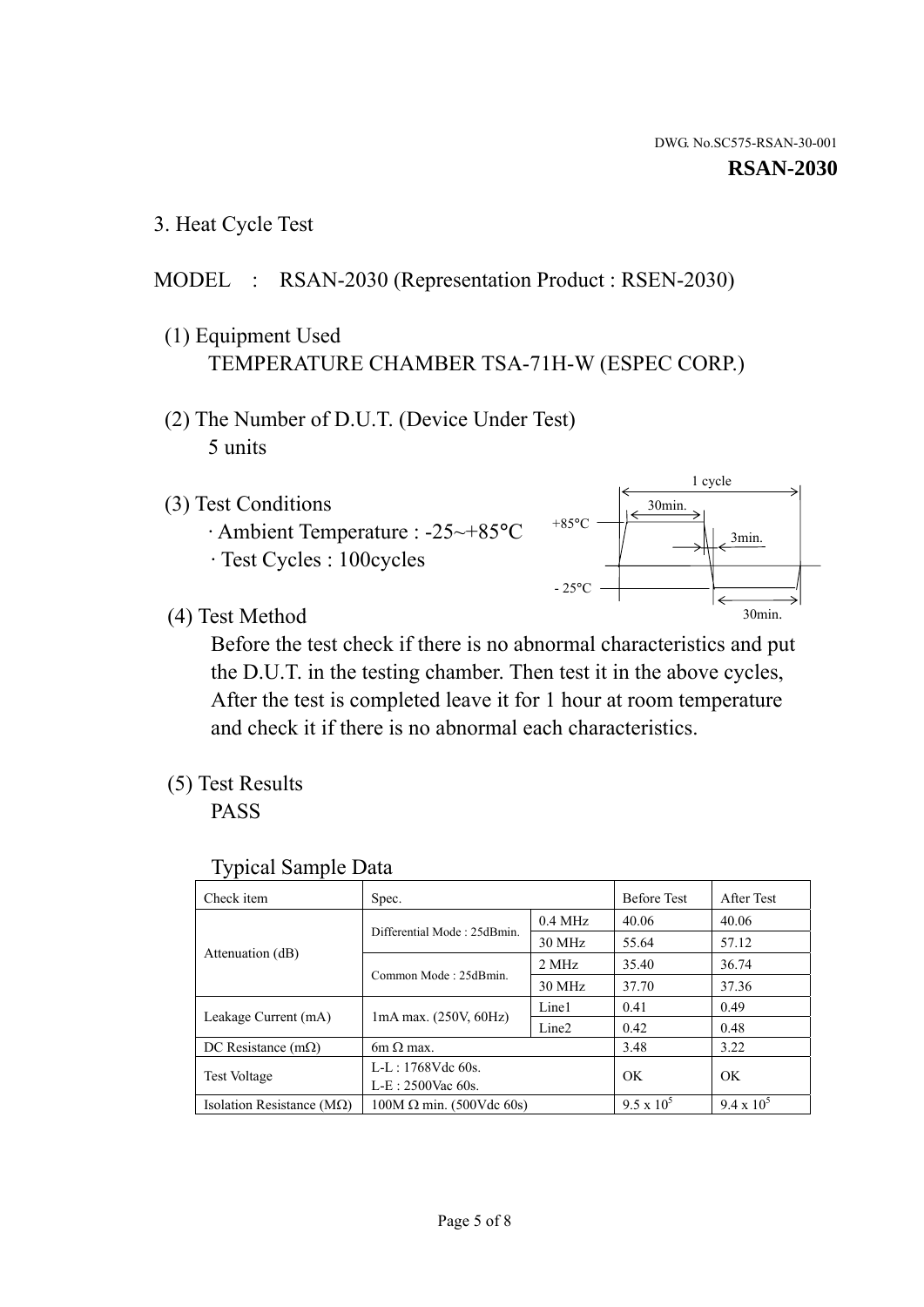4. Humidity Test

## MODEL : RSAN-2030 (Representation Product : RSEN-2030)

- (1) Equipment Used TEMP. & HUMID. CHAMBER PR-4KT (ESPEC CORP.)
- (2) The Number of D.U.T. (Device Under Test) 5 units

### (3) Test Conditions

- · Ambient Temperature : +40°C
- · Test Time : 500 hours
- · Ambient Humidity : 90~95% RH No Dewdrop

## (4) Test Method

 Before the test check if there is no abnormal characteristics and put the D.U.T. in the testing chamber. Then test it in the above conditions. After the test is completed leave it for 1 hour at room temperature and check it if there is no abnormal each characteristics.

### (5) Test Results

PASS

| ╯▴                                 |                                                                                 |           |                     |                     |
|------------------------------------|---------------------------------------------------------------------------------|-----------|---------------------|---------------------|
| Check item                         | Spec.                                                                           |           | <b>Before Test</b>  | After Test          |
|                                    | Differential Mode: 25dBmin.                                                     | $0.4$ MHz | 40.92               | 39.42               |
|                                    |                                                                                 | 30 MHz    | 57.38               | 55.62               |
| Attenuation (dB)                   | Common Mode: 25dBmin.                                                           | 2 MHz     | 36.16               | 36.22               |
|                                    |                                                                                 | 30 MHz    | 37.34               | 37.92               |
|                                    | Line1<br>$1mA$ max. $(250V, 60Hz)$<br>Leakage Current (mA)<br>Line <sub>2</sub> |           | 0.42                | 0.41                |
|                                    |                                                                                 |           | 0.42                | 0.43                |
| DC Resistance $(m\Omega)$          | $6m \Omega$ max.                                                                |           | 3.62                | 3.58                |
| <b>Test Voltage</b>                | $L-L: 1768Vdc$ 60s.                                                             |           | OK                  | OK                  |
|                                    | $L-E: 2500$ Vac 60s.                                                            |           |                     |                     |
| Isolation Resistance ( $M\Omega$ ) | $100M \Omega$ min. (500Vdc 60s)                                                 |           | $3.6 \times 10^{6}$ | $4.5 \times 10^{6}$ |

#### Typical Sample Data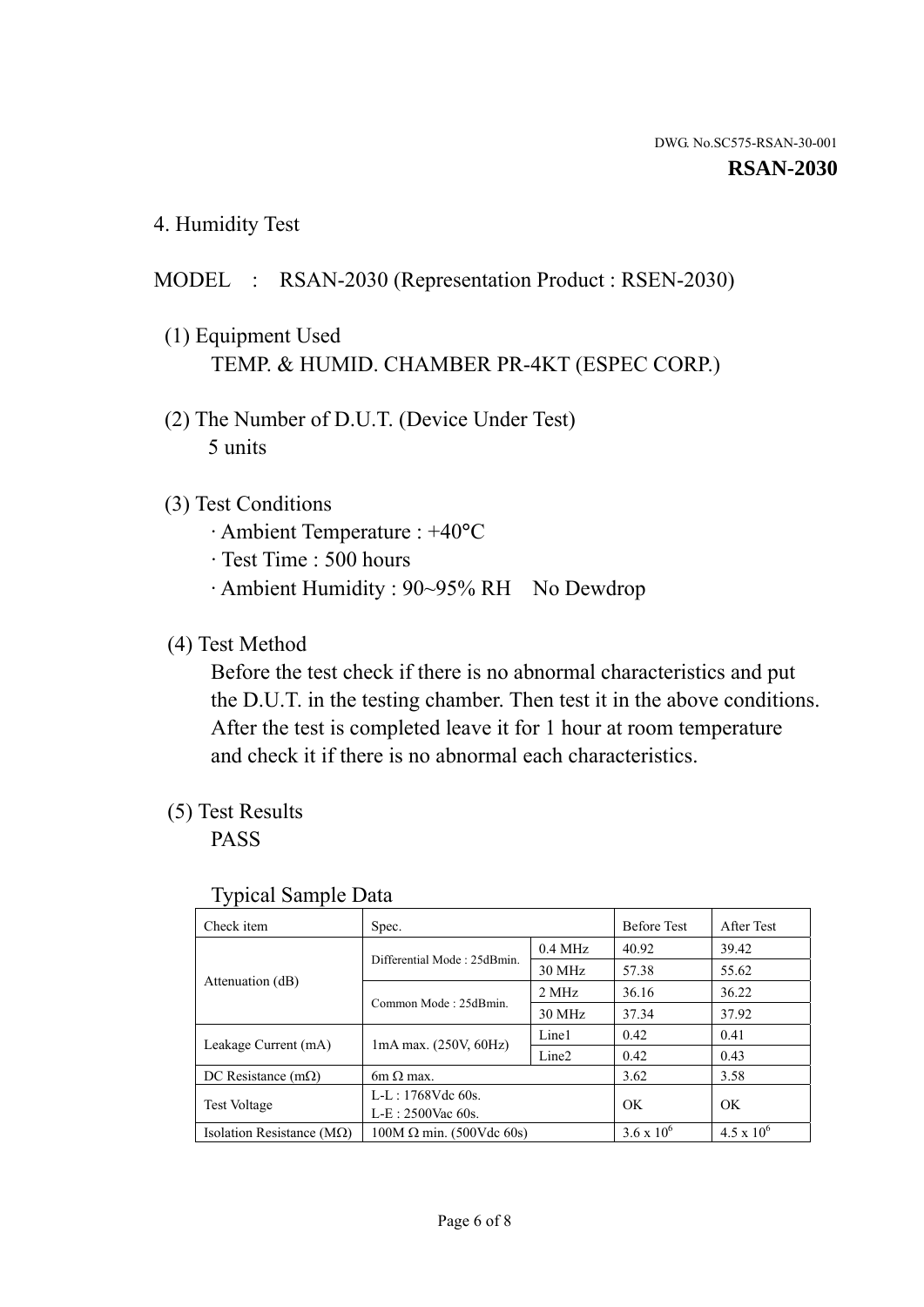5. High Temperature Resistance Test

#### MODEL : RSAN-2030 (Representation Product : RSEN-2060)

- (1) Equipment Used TEMPERATURE CHAMBER PHH-300 ( ESPEC CORP.)
- (2) The Number of D.U.T. (Device Under Test) 5 units
- (3) Test Conditions
	- · Ambient Temperature : +55°C
	- · Test Time : 500 hours
	- · Operating : DC 60A
- (4) Test Method

 Before the test check if there is no abnormal characteristics and put the D.U.T. in the testing chamber. Then test it in the above conditions. After the test is completed leave it for 1 hour at room temperature and check it if there is no abnormal each characteristics.

(5) Test Results

PASS

| ╯┸                                 |                                                         |           |                     |                     |
|------------------------------------|---------------------------------------------------------|-----------|---------------------|---------------------|
| Check item                         | Spec.                                                   |           | <b>Before Test</b>  | After Test          |
|                                    | Differential Mode: 25dBmin.                             | $0.2$ MHz | 57.86               | 58.52               |
|                                    |                                                         | 30 MHz    | 52.04               | 51.94               |
| Attenuation (dB)                   | Common Mode: 25dBmin.                                   | 2 MHz     | 35.90               | 36.04               |
|                                    |                                                         | 30 MHz    | 26.60               | 27.62               |
| Leakage Current (mA)               | Line1<br>$1mA$ max. $(250V, 60Hz)$<br>Line <sub>2</sub> |           | 0.45                | 0.46                |
|                                    |                                                         |           | 0.46                | 0.46                |
| DC Resistance $(m\Omega)$          | $3m \Omega$ max.                                        |           | 2.22                | 2.24                |
| <b>Test Voltage</b>                | $L-L: 1768Vdc$ 60s.                                     |           | OK                  | OK                  |
|                                    | $L-E: 2500$ Vac 60s.                                    |           |                     |                     |
| Isolation Resistance ( $M\Omega$ ) | $100M \Omega$ min. (500Vdc 60s)                         |           | $4.1 \times 10^{6}$ | $4.6 \times 10^{6}$ |

#### Typical Sample Data